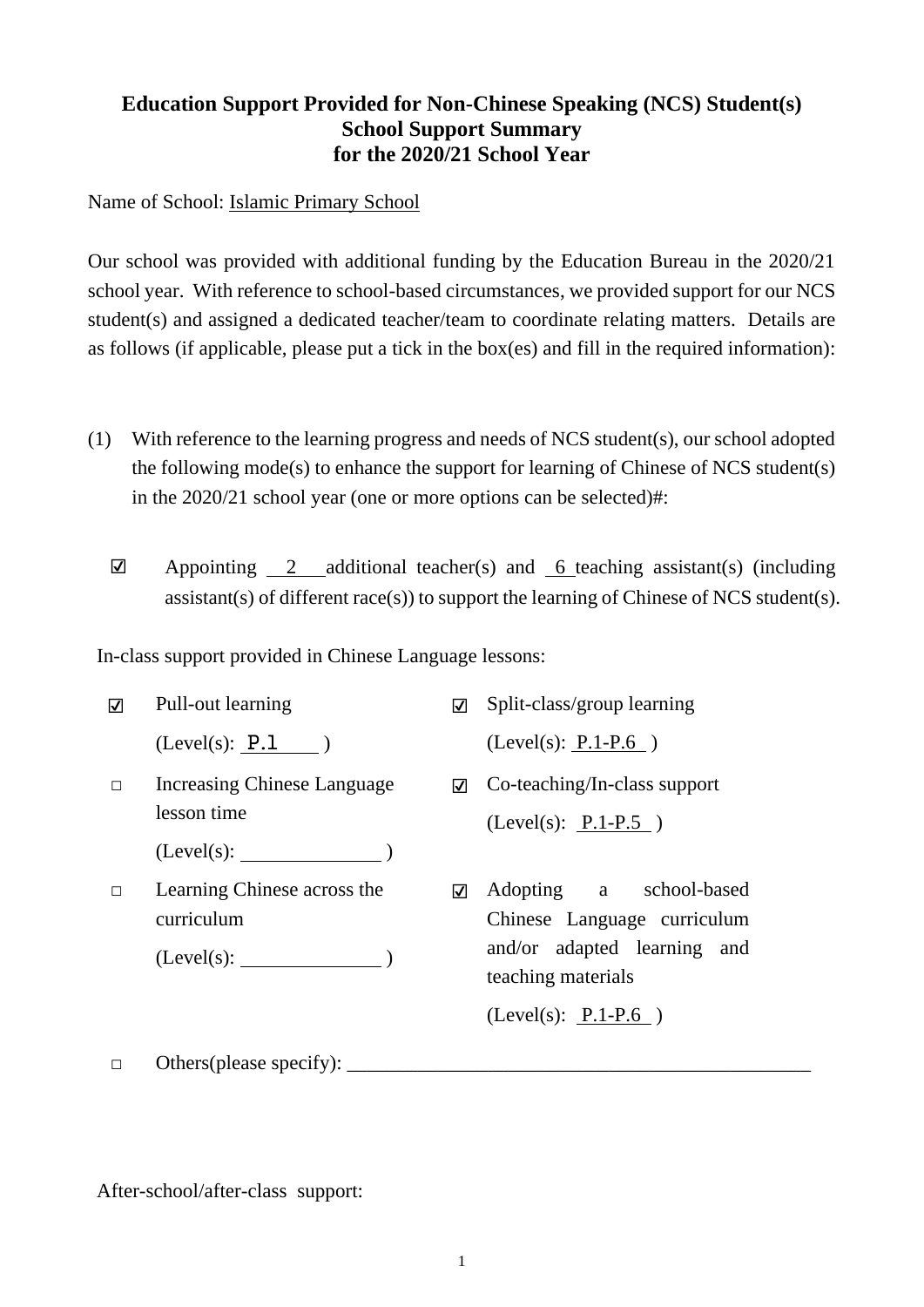| ☑ | Chinese learning $group(s)$                                            | ☑ | Summer bridging $course(s)$     |
|---|------------------------------------------------------------------------|---|---------------------------------|
|   | (Level(s): $P.1, P.2, P.3$ and<br>P.6)                                 |   | (Level(s): $P.1-P.4$ )          |
| П | Chinese bridging course $(s)$                                          |   | $\Box$ Paired-reading scheme(s) |
|   | $(Level(s):$ (Level(s): $)$                                            |   | (Level(s):                      |
| П | Peer cooperative learning                                              |   | $\Box$ Guided story reading     |
|   | $(Level(s):$ (Level(s): $)$                                            |   |                                 |
| ⊽ | Others (please specify): 1. New Arrivals Students Adaptation Programme |   |                                 |

- (2) Our school's measures for creating an inclusive learning environment included (one or more options can be selected)#:
	- ☑ Translating major school circulars/important matters on school webpage
	- ☑ Organising activities which promote cultural integration/raise sensitivity to diverse cultures and religions (please specify):
		- 1. Multicultural learning day. (Mid-Autumn Festival learning day, The National Day of China, Nepal day, Pakistan Day , India day, Christmas learning day and Chinese New Year learning day)

2. Develop Chinese e-learning Platform (P.1-P.2)

- 2. P.1 Inclusion activities
- 3. Happy Family Parents' Workshop and cultural integration activities
- 4. "Love ourselves", "Love others" and "School begins day" Parents seminars.
- ☑ Providing opportunities for NCS students to learn and interact with their Chinesespeaking peers in school or outside school (e.g. engaging NCS students in uniform groups or community services) (please specify):

\_\_\_\_\_\_\_\_\_\_\_\_\_\_\_\_\_\_\_\_\_\_\_\_\_\_\_\_\_\_\_\_\_\_\_\_\_\_\_\_\_\_\_\_\_\_\_\_\_\_\_\_\_\_\_\_\_\_\_\_\_\_\_\_\_\_

- 1. Art and Music Composing Group
- 2. Social Inclusion Group
- 3. P.1 Inclusion activities
- 4. Joining extracurricular activities with Local Chinese students
- 5. Having other subject lesson with Local Chinese students
- $\Box$  Other measure(s) (please specify):